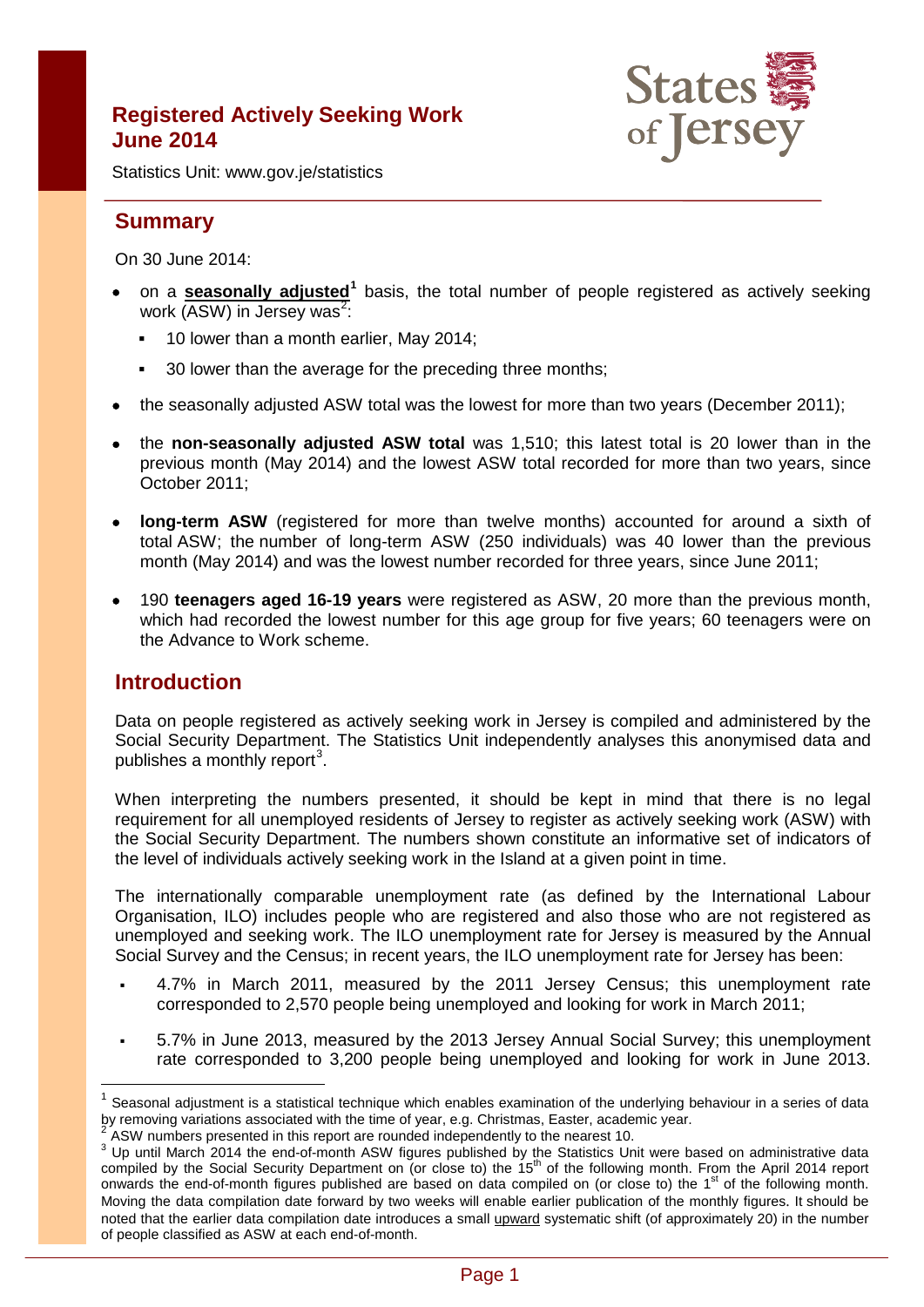### **Registered Actively Seeking Work**

On 30 June 2014, 1,510 people were registered with the Social Security Department as actively seeking work (ASW). Almost three-quarters (74%) of individuals registered as ASW on this date (corresponding to 1,110 people) were receiving Income Support<sup>[4](#page-1-0)</sup>.

Figure 1 shows the total number of people registered as ASW at the end of each month since January 2009 (monthly data are shown in Appendix Table A1). The total number registered in June 2014 was 20 lower than in the previous month (May 2014); 340 lower than a year earlier (June 2013); and the lowest total recorded for more than two years, since October 2011.



**Figure 1 – Total number of individuals registered as ASW, Jan 2009 – Jun 2014**

The seasonally adjusted series of the total registered as ASW, in which seasonal and calendar effects are removed, is also shown on Figure 1. From this perspective, the total number of people registered as ASW in Jersey in June 2014 was:

- $\circ$  10 lower than a month earlier, May 2014;
- o 30 lower than the mean for the preceding three-month period, March 2014 to May 2014.

The seasonally adjusted ASW total in June 2014 was the lowest for more than two years, since December 2011.

## **Registered ASW by age**

On 30 June 2014, around a quarter (24%) of people registered as ASW were under the age of 25 years; one in eight (13%) of the total were teenagers aged 16-19 years.

Figure 2 shows the numbers registered as ASW by age of individuals in each of the last five months, from February 2014 to June 2014.

In the latest month, most age groups between 30 and 59 years recorded small decreases (down by around 10 or 20) in the number of people registered as ASW compared with the previous month. In contrast, the 16-19 and 20-24 year age groups recorded small increases in the latest month.

<span id="page-1-0"></span> $4$  The total number of adults receiving Income Support and not working will be greater than this figure, which represents the number of people receiving Income Support who were registered as ASW on 30 June 2014.  $\overline{\phantom{a}}$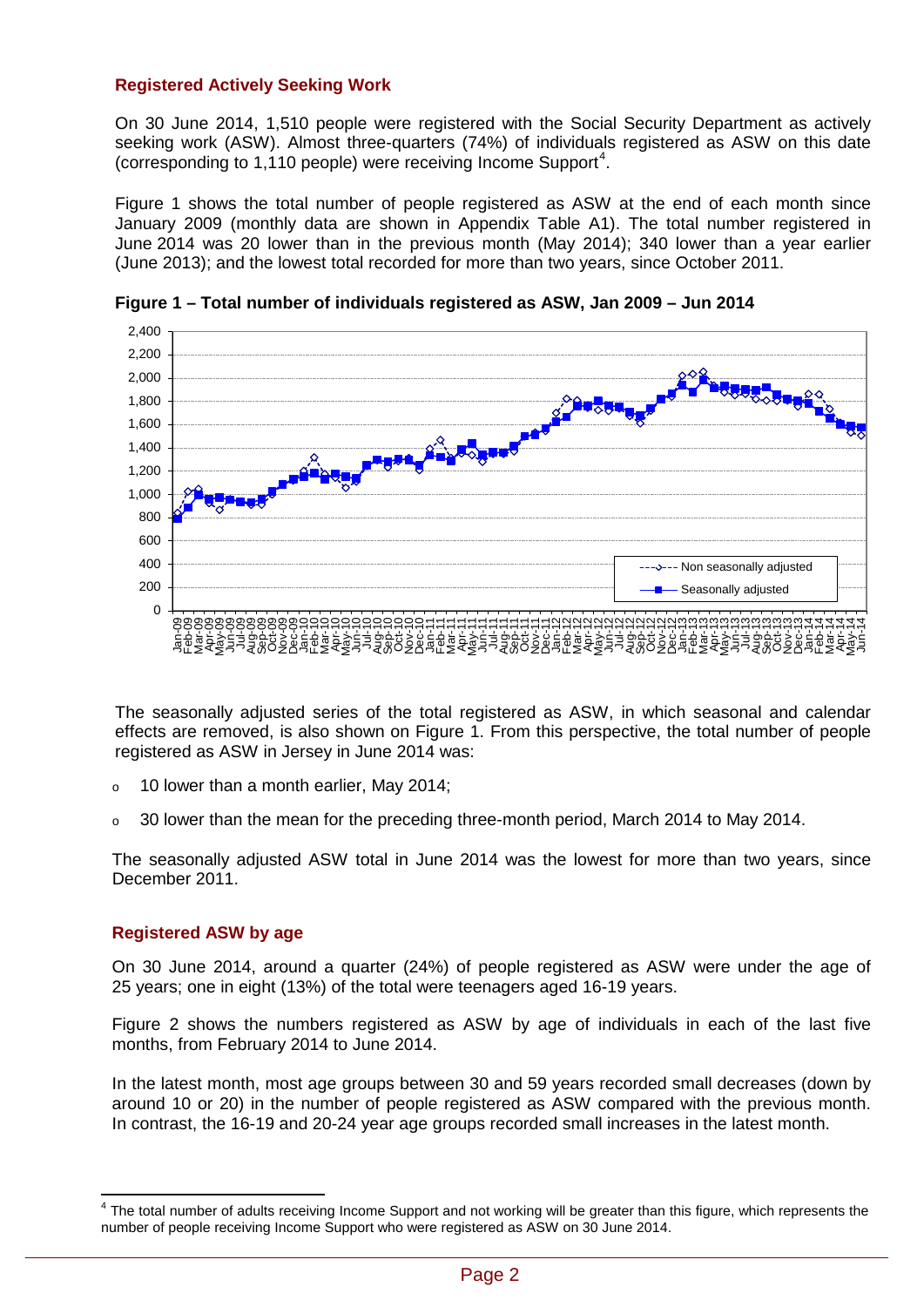



Figure 3 shows the age distribution for people under 25 years of age who were registered as ASW in the latest five months, from February 2014 to June 2014.

190 teenagers (aged 16-19 years) were registered as ASW at the end of June 2014, 20 more than the previous month (May 2014) which had recorded the lower number of teenagers registered as ASW for five years.

Of those teenagers registered as ASW at the end of June 2014, 60 were on the Advance to Work scheme, 10 fewer than at the end of the previous month (May 2014).



**Figure 3 – Individuals under the age of 25 registered as ASW, Feb 2014 – Jun 2014**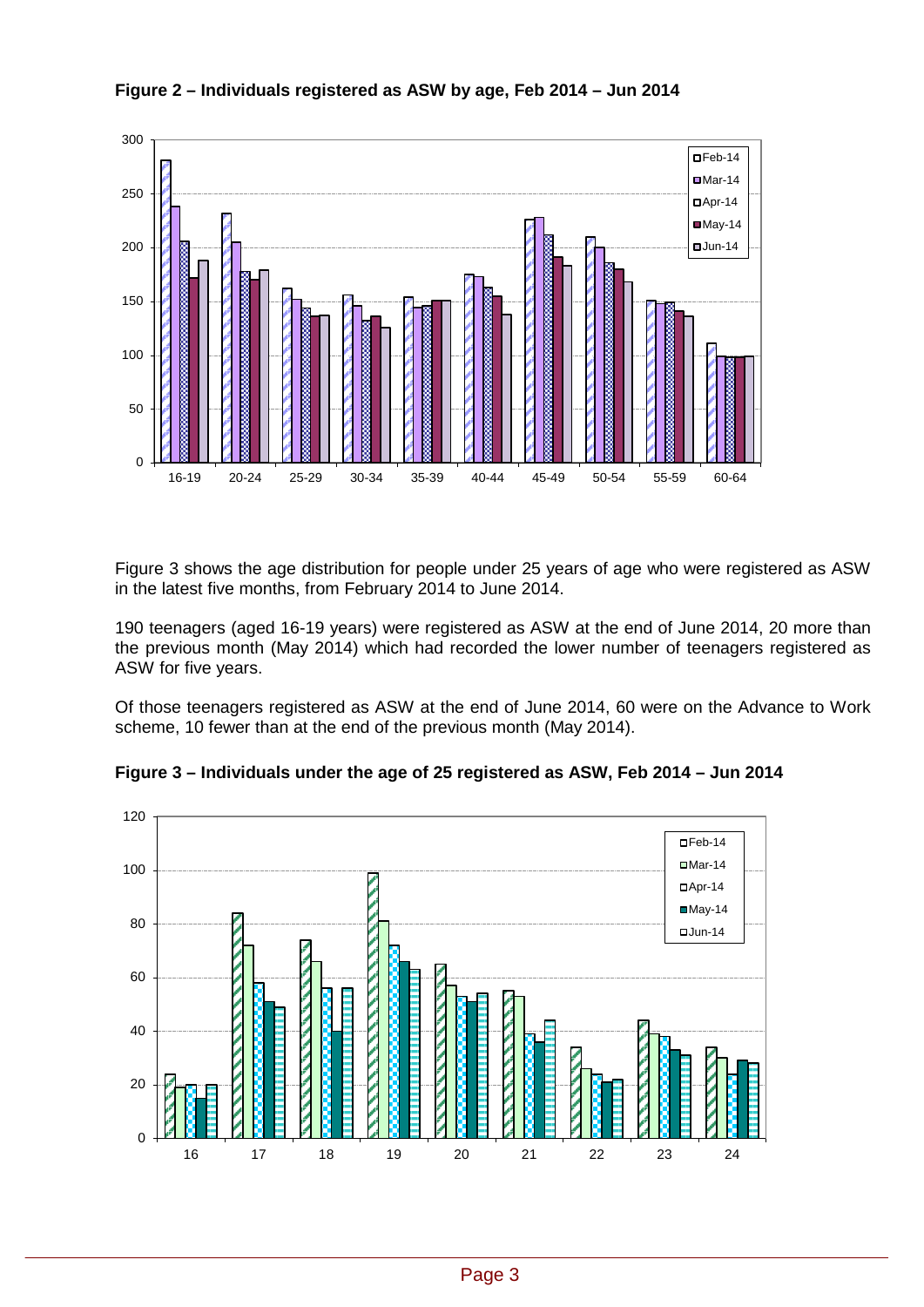#### **Duration as ASW**

More than two-fifths (44%) of all people registered as ASW on 30 June 2014 had been registered for three months or less – see Figure 4.





320 people had registered as ASW in the latest month, 70 more than in May 2014. The latest number of new registrants was 20 higher than in the corresponding month of the previous year, June 2013, and 10 higher than in June 2012.

#### **Long-term ASW**

On 30 June 2014, there were 250 people who had been registered as ASW for more than twelve months, accounting for a sixth (17%) of total ASW.

The latest number of long-term ASW was 40 fewer than in the previous month (May 2014), and was the lowest number recorded for three years (since June 2011) - see Figure 5.



**Figure 5 – Long-term ASW, Oct 2009 – Jun 2014**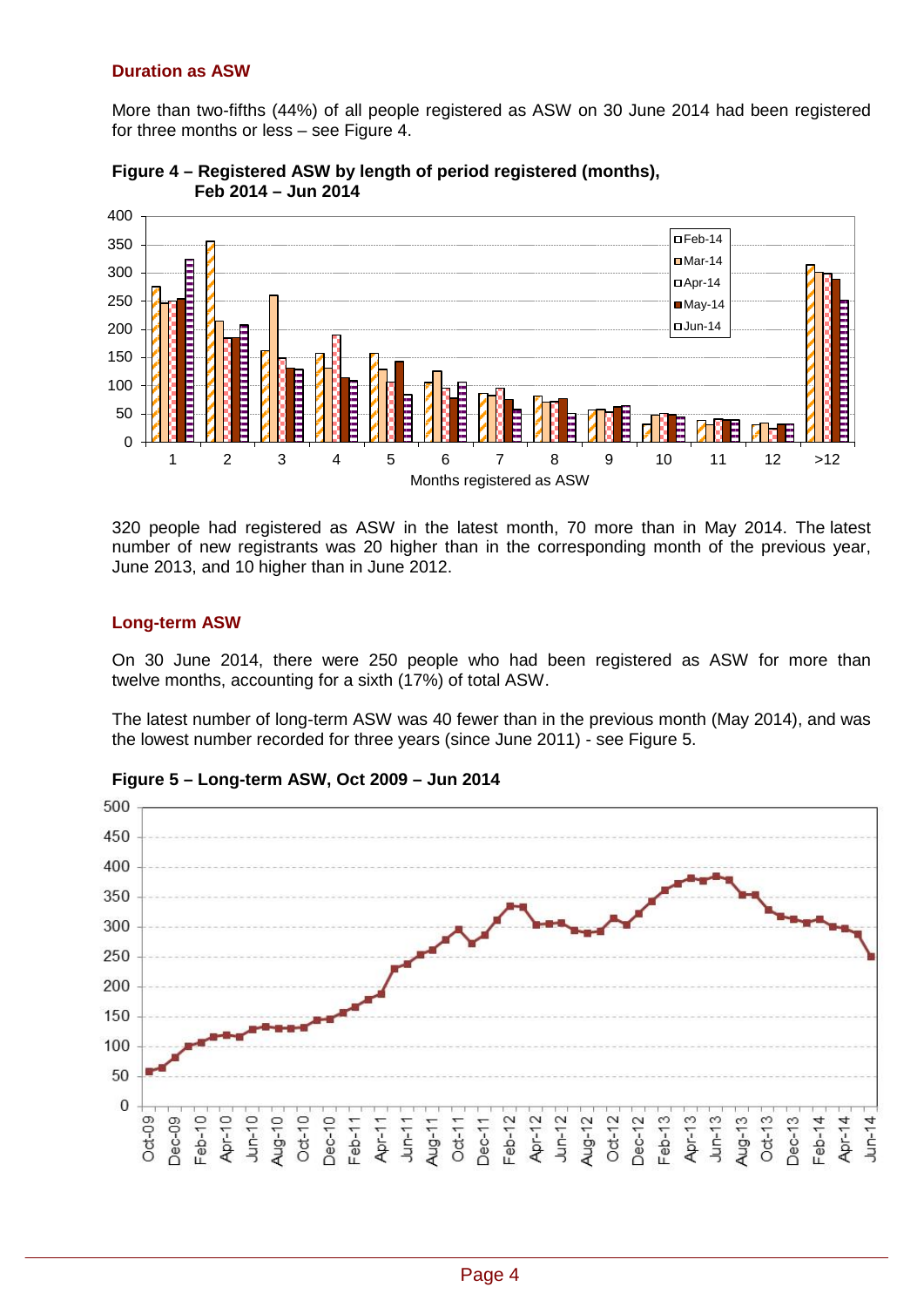Figure 6 shows the age distribution of the long-term ASW in June 2014. All age groups below 60 years have seen a decrease in the number of long-term ASW during the past twelve months.



**Figure 6 – Long-term ASW by age, Jun 2013 and Jun 2014**

In June 2014 there were 30 people under 25 years of age who had been registered as ASW for more than a year, accounting for almost one in eight (12%) of the total long-term ASW.

## **Registered ASW by Nationality**

On 30 June 2014, over four-fifths (82%) of all people registered as ASW were of British/Jersey nationality**[5](#page-4-0)** . The number of individuals registered as ASW for nationalities other than British/Jersey since mid-2011 is shown in Figure 7.





On 30 June 2014 there were:

 $\overline{a}$ 

- 120 individuals of Portuguese/Madeiran nationality registered as ASW, 30 fewer than the previous month (May 2014), 80 fewer than the corresponding month of 2013 and the lowest number recorded for this group since September 2011;
- [6](#page-4-1)0 individuals from the EU Accession  $(A8)^6$  nations were registered as ASW, a similar number to the previous month (May 2014) and 10 fewer than the corresponding month of 2013.

<span id="page-4-0"></span> $<sup>5</sup>$  Nationality recorded by the Social Security Department for the purpose of registering as ASW is self-reported.</sup>

<span id="page-4-1"></span> $6$  The eight countries which joined ("gained accession to") the European Union in May 2004 were: the Czech Republic, Estonia, Hungary, Latvia, Lithuania, Poland, Slovakia and Slovenia.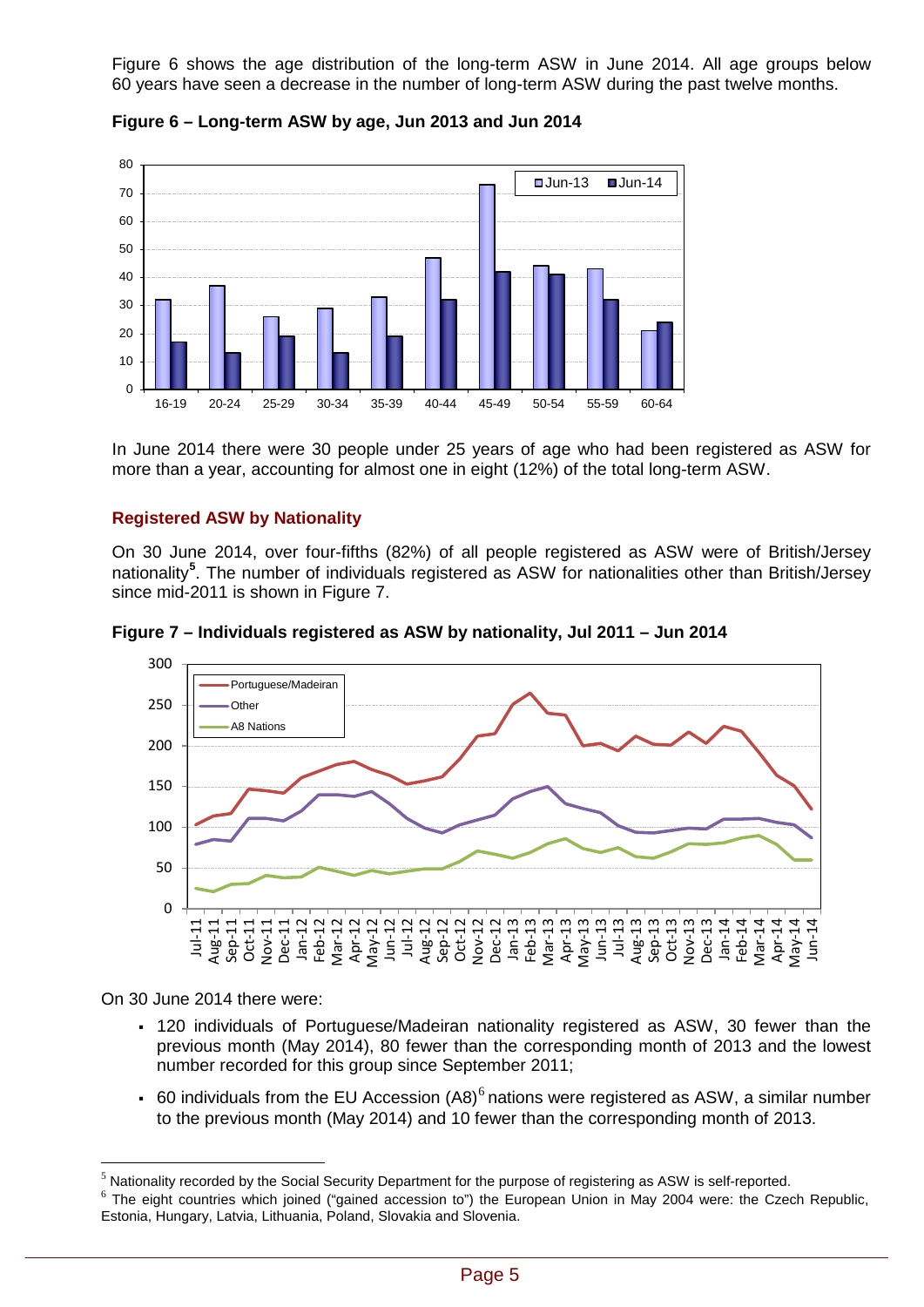## **Industry**

Individuals working in some industries of the economy, notably in the Finance sector, often seek employment through private agencies and do not register with the Social Security Department. Such industries will, therefore, tend to be under-represented in the ASW numbers.

The last industry of employment was recorded for around nine out of ten people registered as ASW on 30 June 2014:

- one in five (21%) were previously employed in 'Retail and Wholesale, Motor repairs and sales';
- more than one in six were previously employed in 'Miscellaneous professional & domestic services' (18%) or in 'Banking, Miscellaneous Insurance, Finance and Business' (17%);
- one in nine (11%) were previously employed in 'Hotels, restaurants, pubs and clubs';
- fewer than one in ten (7%) were previously employed in 'Construction and allied trades'.

## **Notes**

The numbers of people registered as ASW include people who are on the Advance to Work, Advance Plus and Workwise schemes. The ASW total will also include individuals who are working fewer than the 35 hours per week required under the terms of Income support (see Annex); such individuals will simultaneously be working and actively seeking work.

When placing the figures contained in this report in a longer term historical context it should be recognised that there have been significant changes in the criteria relating to registered ASW in Jersey in recent years. In particular, the introduction of Income Support in 2008 led to greater numbers of individuals who were actively seeking work being included in the registered figures.

People who are registered as actively seeking work receive the support of one of the government employment schemes which come under the administration of Back to Work. They are:

- Advance to Work for jobseekers aged 16 19 years;
- Advance Plus for jobseekers with an industry-specific interest aged 20 65 years;
- Workwise for jobseekers with special employment needs;
- Work Zone for all registered iobseekers.

In addition to the development and expansion of these schemes, Back to Work is responsible for:

- the Employment Grant;
- a dedicated Employer Engagement team:
- the Long Term Unemployment Programme;
- industry and employer specific initiatives.

The aim of Back to Work is to increase access to job opportunities for locally qualified people who are registered as actively seeking work by supporting jobseekers and building a partnership with employers to provide sustainable job opportunities.

*Statistics Unit 15 July 2014*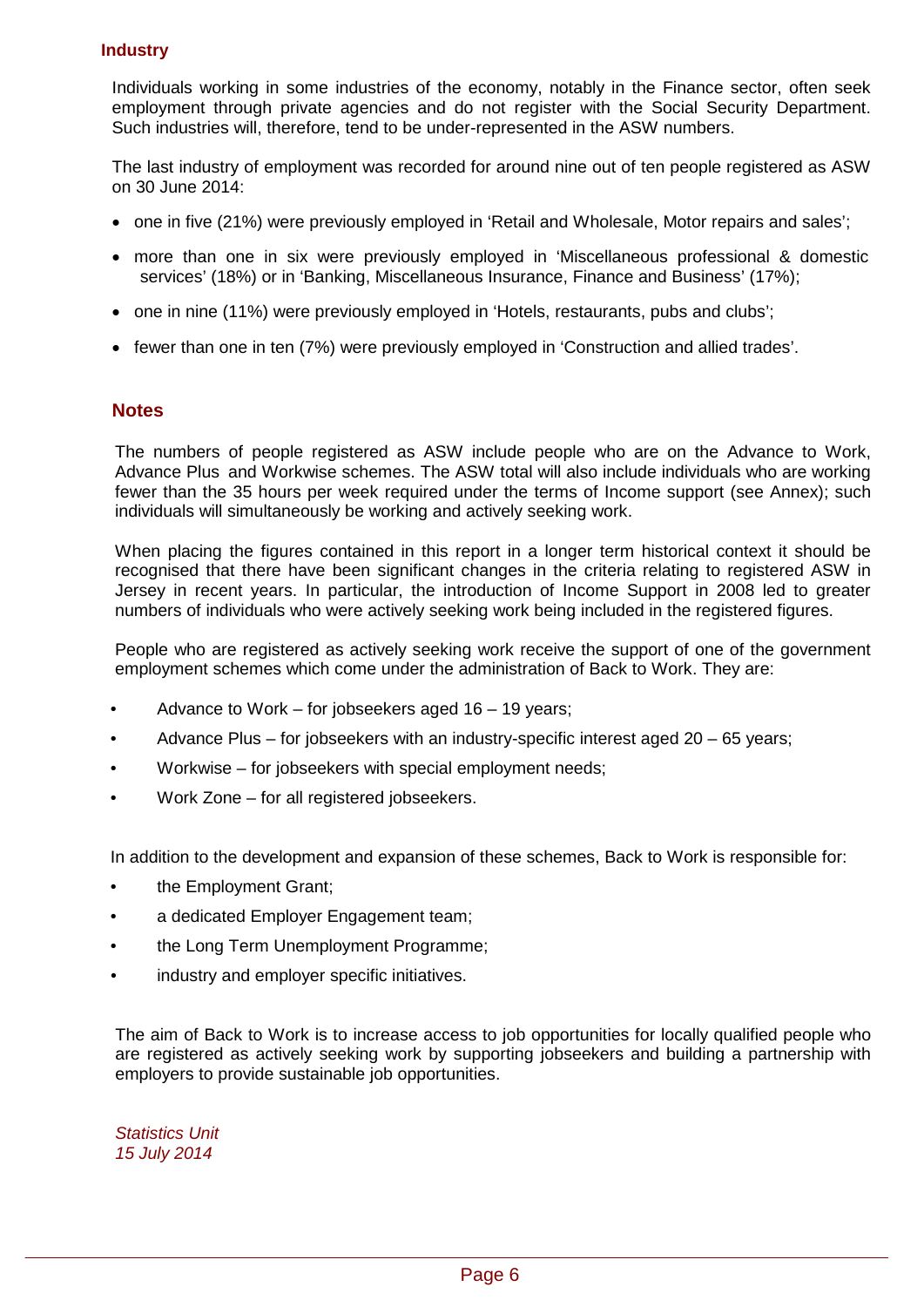#### **ASW registered underemployment**

Individuals who are working fewer hours than they would like or who would like to change their current working situation are classified as underemployed. The International Labour Organisation  $(ILO)$  provides two definitions of underemployment<sup>[7](#page-6-0)</sup>:

- *time related underemployed*, which is due to insufficient hours of work;
- *inadequate employment situations*, which are due to other limitations in the labour market which limit the capacities and well-being of workers.

In Jersey, individuals who are in receipt of Income Support are required to work at least 35 hours per week, unless exempt from full-time work; those who do not meet this requirement must register as Actively Seeking Work. Hence, the ASW total figure includes individuals who are working less than the 35 hours per week required under the terms of Income support; such individuals will simultaneously be working and actively seeking work, and are classified as underemployed under the ILO definition of *time related underemployment.*

In June 2014, almost a quarter (23%) of all people registered as ASW were underemployed; that is, they were working less than 35 hours per week and were actively seeking more work. The numbers of such individuals in each month from June 2013 to June 2014 are shown in Table A1.

|                            | $Jun-131$ | $Jul-13$ |     | Aug-13 Sept-13 Oct-13 Nov-13 Dec-13 Jan-14 Feb-14 Mar-14 |     |     |     |     |     |     |     | Apr-14 May-14 Jun-14 |     |
|----------------------------|-----------|----------|-----|----------------------------------------------------------|-----|-----|-----|-----|-----|-----|-----|----------------------|-----|
| Number of<br>underemployed | 320       | 350      | 360 | 350                                                      | 360 | 380 | 370 | 350 | 370 | 340 | 370 | 380                  | 350 |
| Percentage of<br>total ASW | 17%       | 19%      | 20% | 19%                                                      | 20% | 21% | 21% | 19% | 20% | 20% | 23% | 25%                  | 23% |

**Table A1 – Number of ASW registered underemployed, Jun 2013 – Jun 2014**

Figure A1 shows the age distribution of people registered as ASW underemployed; one in eight were below the age of 25, whilst almost three-fifths were over the age of 40.



#### **Figure A1 - Age distribution of ASW registered underemployed, Feb 2014 – Jun 2014**

Of those people who were registered as ASW underemployed in June 2014:

almost two-thirds (65%) were female;

 $\overline{a}$ 

- almost a third (31%) had been actively seeking work for more than a year;
- nine out of ten (88%) were claiming Income Support.

<span id="page-6-0"></span><sup>7</sup> International Labour Organisation: *Resolution concerning the measurement of underemployment and inadequate employment situations.*